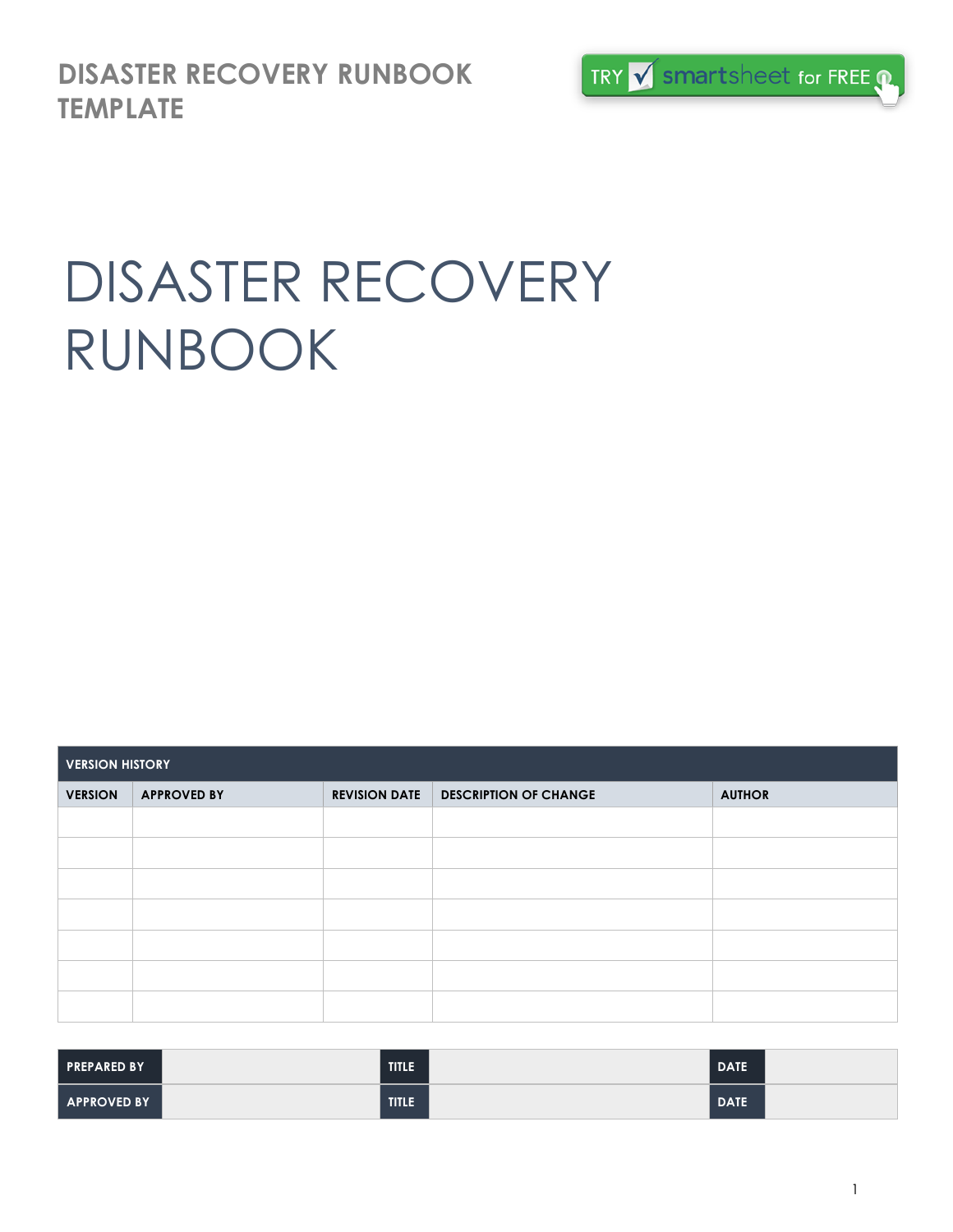#### **TABLE OF CONTENTS**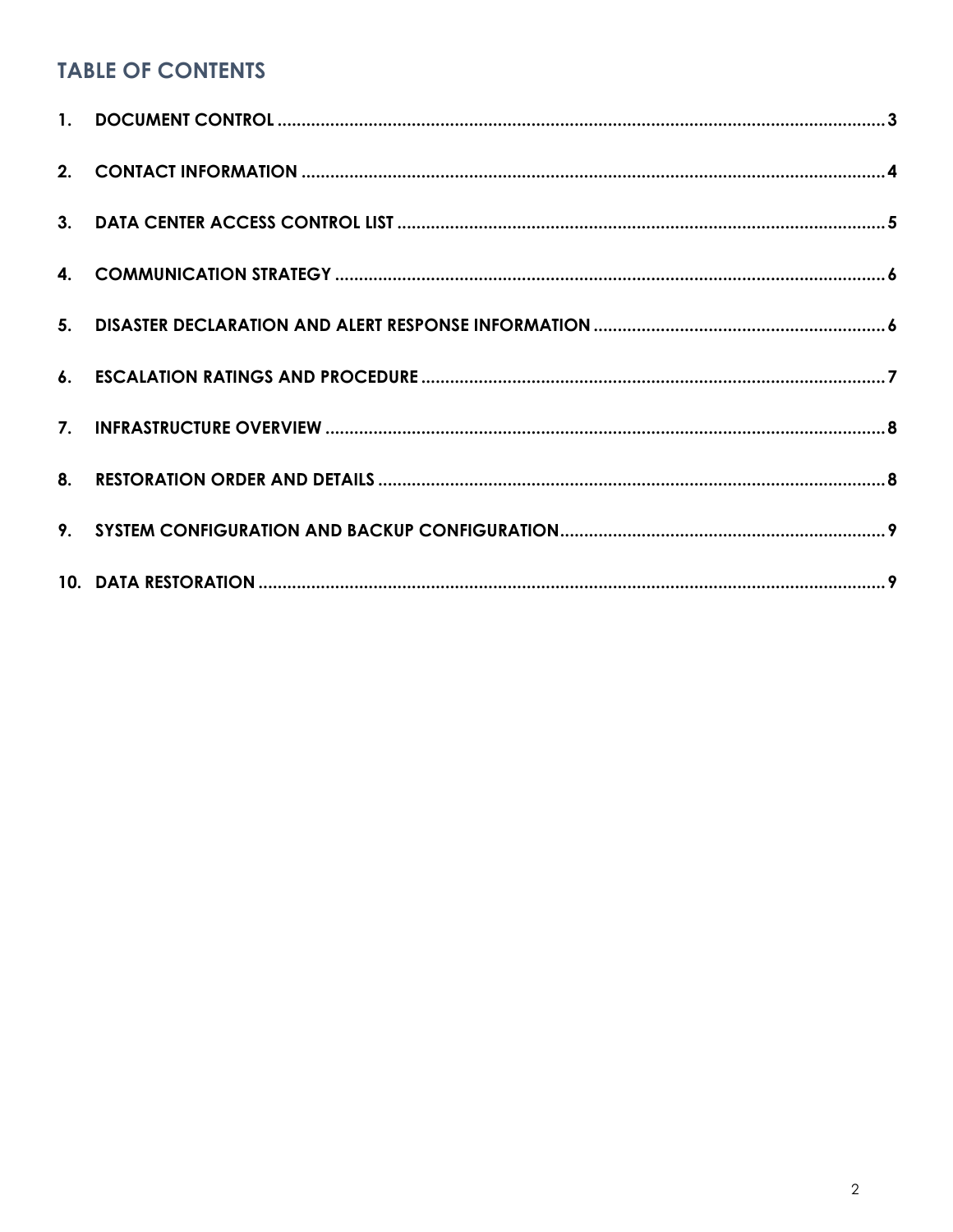#### **1. DOCUMENT CONTROL**

This includes document name, versions, creation and modification dates, and authors of each relevant document involved in the disaster recovery plan. Maintain document change history and version updates within this portion of the runbook.

| <b>DOCUMENT NAME</b> | <b>LOCATION</b> | <b>VERSION NO.</b> | <b>CREATION<br/>DATE</b> | MODIFICATION | <b>AUTHOR</b> |
|----------------------|-----------------|--------------------|--------------------------|--------------|---------------|
|                      |                 |                    |                          |              |               |
|                      |                 |                    |                          |              |               |
|                      |                 |                    |                          |              |               |
|                      |                 |                    |                          |              |               |
|                      |                 |                    |                          |              |               |
|                      |                 |                    |                          |              |               |
|                      |                 |                    |                          |              |               |
|                      |                 |                    |                          |              |               |
|                      |                 |                    |                          |              |               |
|                      |                 |                    |                          |              |               |
|                      |                 |                    |                          |              |               |
|                      |                 |                    |                          |              |               |
|                      |                 |                    |                          |              |               |
|                      |                 |                    |                          |              |               |
|                      |                 |                    |                          |              |               |
|                      |                 |                    |                          |              |               |
|                      |                 |                    |                          |              |               |
|                      |                 |                    |                          |              |               |
|                      |                 |                    |                          |              |               |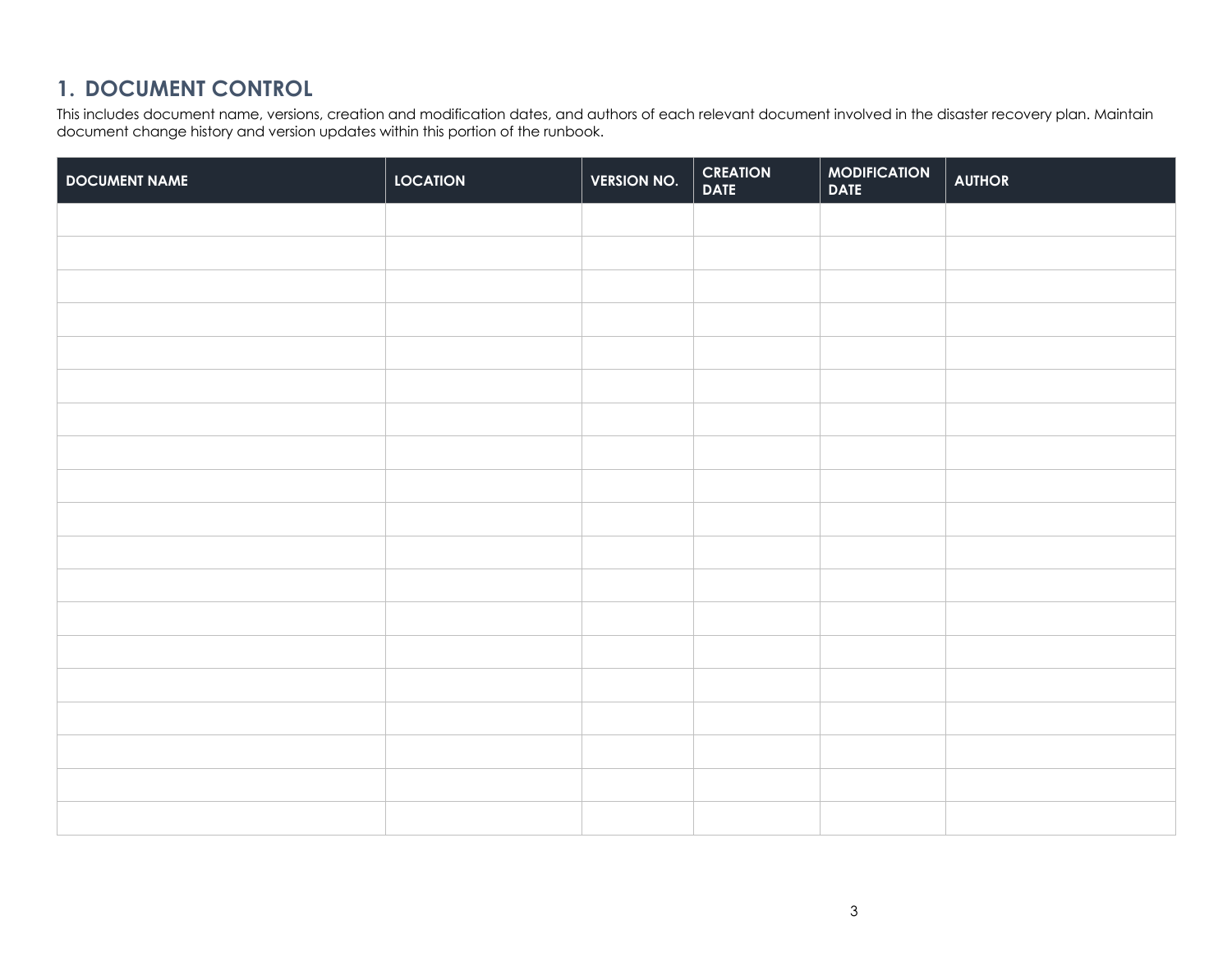## **2. CONTACT INFORMATION**

The key contact information of all involved parties, including key personnel, external assets or networks, third party resources, and key stakeholders.

| NAME & TITLE | <b>ROLE</b> | <b>PHONE</b> | EMAIL | MAILING |
|--------------|-------------|--------------|-------|---------|
|              |             |              |       |         |
|              |             |              |       |         |
|              |             |              |       |         |
|              |             |              |       |         |
|              |             |              |       |         |
|              |             |              |       |         |
|              |             |              |       |         |
|              |             |              |       |         |
|              |             |              |       |         |
|              |             |              |       |         |
|              |             |              |       |         |
|              |             |              |       |         |
|              |             |              |       |         |
|              |             |              |       |         |
|              |             |              |       |         |
|              |             |              |       |         |
|              |             |              |       |         |
|              |             |              |       |         |
|              |             |              |       |         |
|              |             |              |       |         |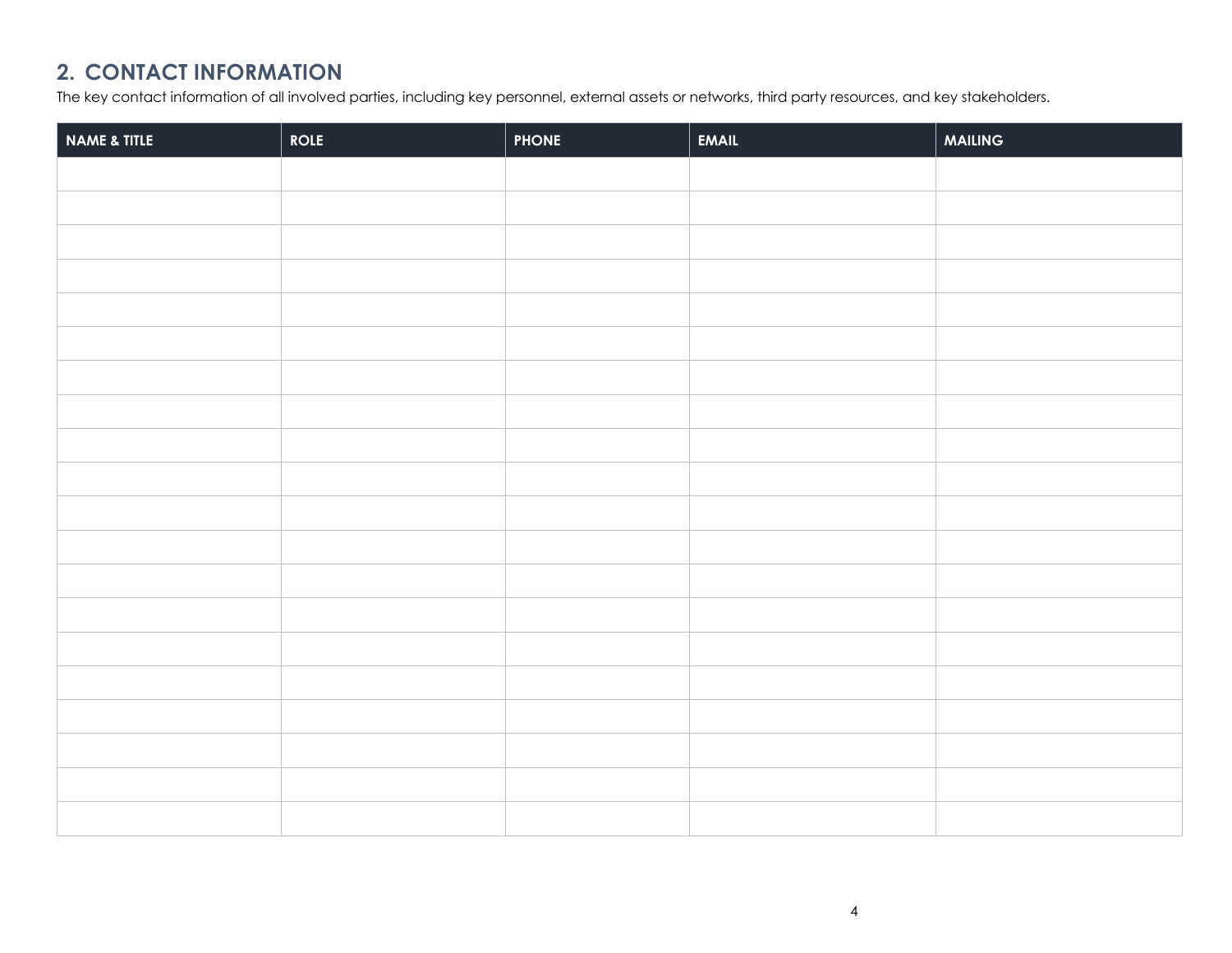#### **3. DATA CENTER ACCESS CONTROL LIST**

Include the name, role, and contact information regarding access to key documents, as well as access and sharing levels to maintain operations during a disaster.

| <b>NAME</b> | <b>ROLE</b> | <b>PHONE</b> | EMAIL | ACCESS LEVEL |
|-------------|-------------|--------------|-------|--------------|
|             |             |              |       |              |
|             |             |              |       |              |
|             |             |              |       |              |
|             |             |              |       |              |
|             |             |              |       |              |
|             |             |              |       |              |
|             |             |              |       |              |
|             |             |              |       |              |
|             |             |              |       |              |
|             |             |              |       |              |
|             |             |              |       |              |
|             |             |              |       |              |
|             |             |              |       |              |
|             |             |              |       |              |
|             |             |              |       |              |
|             |             |              |       |              |
|             |             |              |       |              |
|             |             |              |       |              |
|             |             |              |       |              |
|             |             |              |       |              |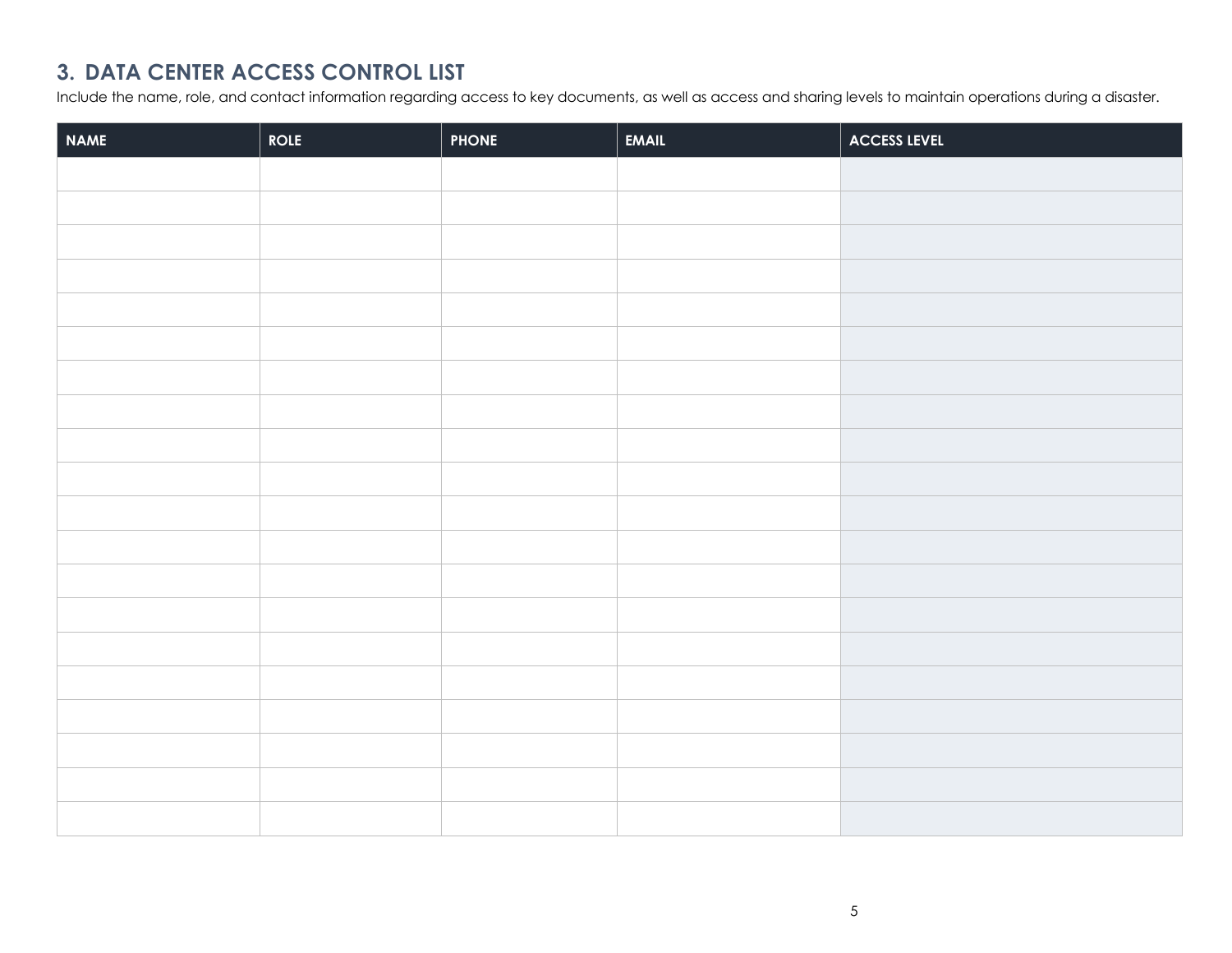# **4. COMMUNICATION STRATEGY**

The information regarding how personnel and employees will maintain contact and communication throughout a disaster, including phones, alerts, media, and other communication methods.

#### **5. DISASTER DECLARATION AND ALERT RESPONSE INFORMATION**

Include the situation, action, and owner of each potential disaster to track when and how a disaster declaration will be communicated to all involved parties. Additionally, include a detailed procedure regarding how each person should respond to a disaster alert.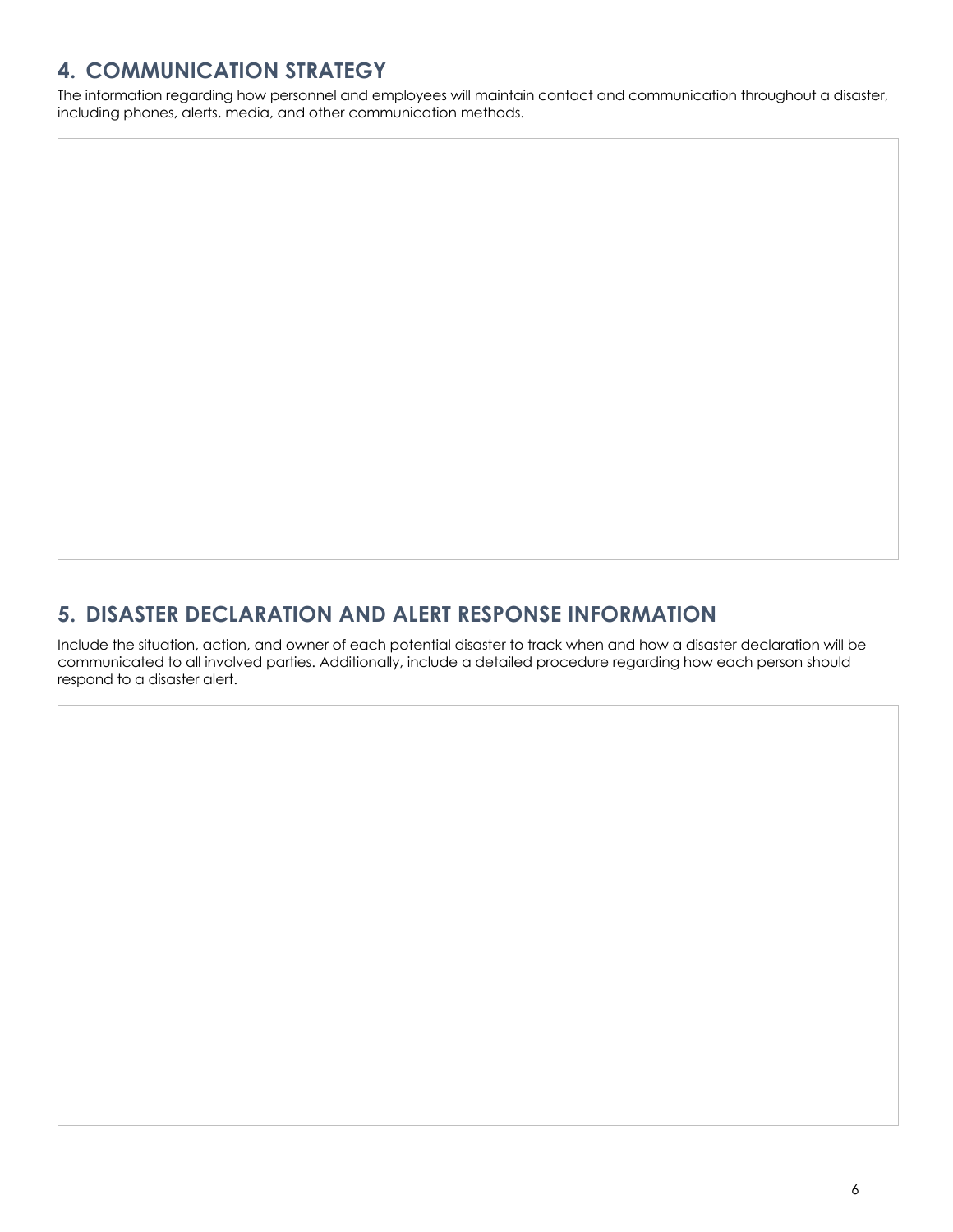# **6. ESCALATION RATINGS AND PROCEDURE**

Determine the severity of a disaster based on a rating system and react to the disaster accordingly. Ratings include:

- Fatal
- Critical
- Serious
- Minor
- Request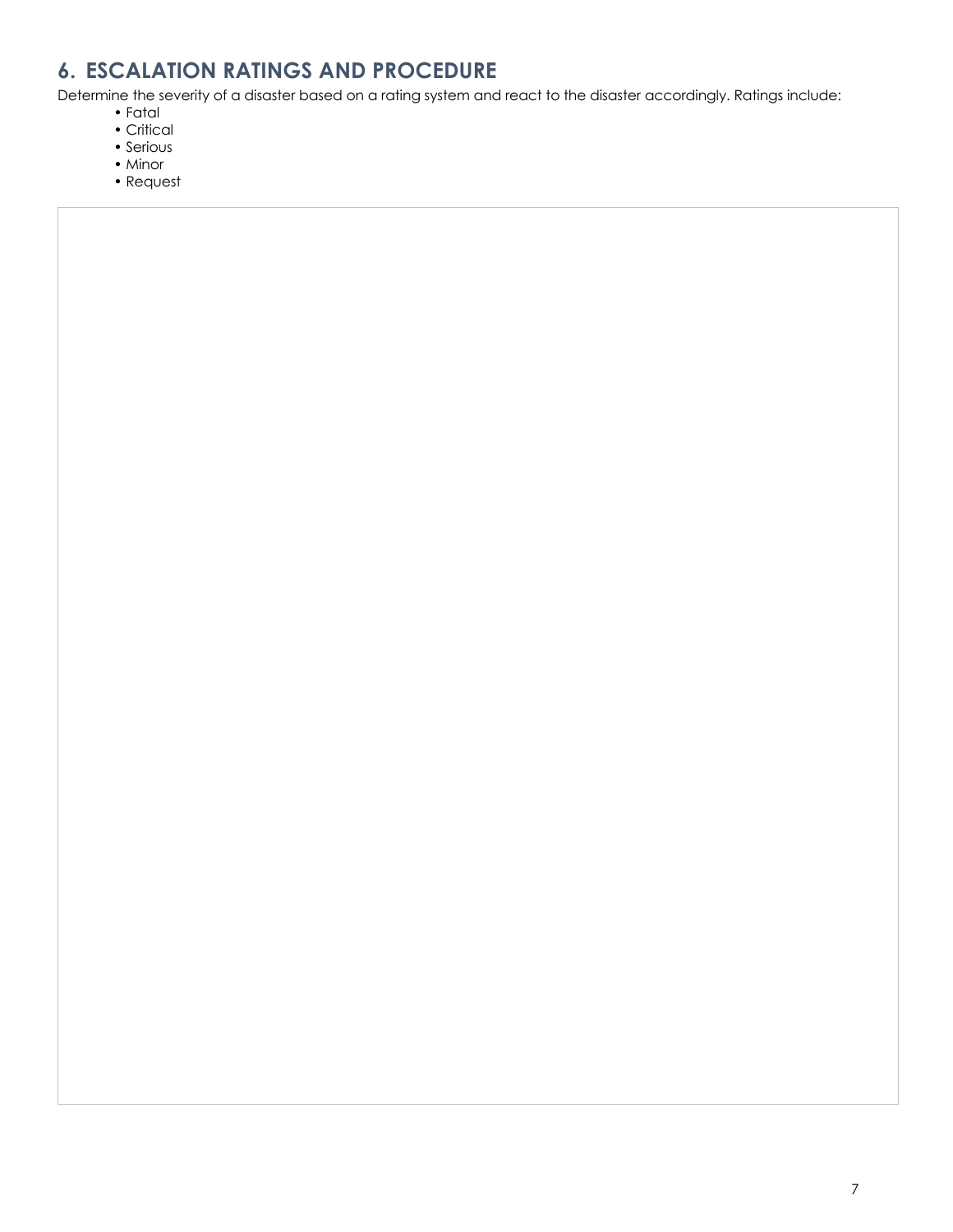## **7. INFRASTRUCTURE OVERVIEW**

Include a detailed explanation and diagram of all necessary facilities that are critical to normal operation procedures.

#### **8. RESTORATION ORDER AND DETAILS**

The details regarding how recovery personnel should deal with disasters, and in what order based on priority rankings. Include details about event type, duration of event, mitigation action, and event criticality.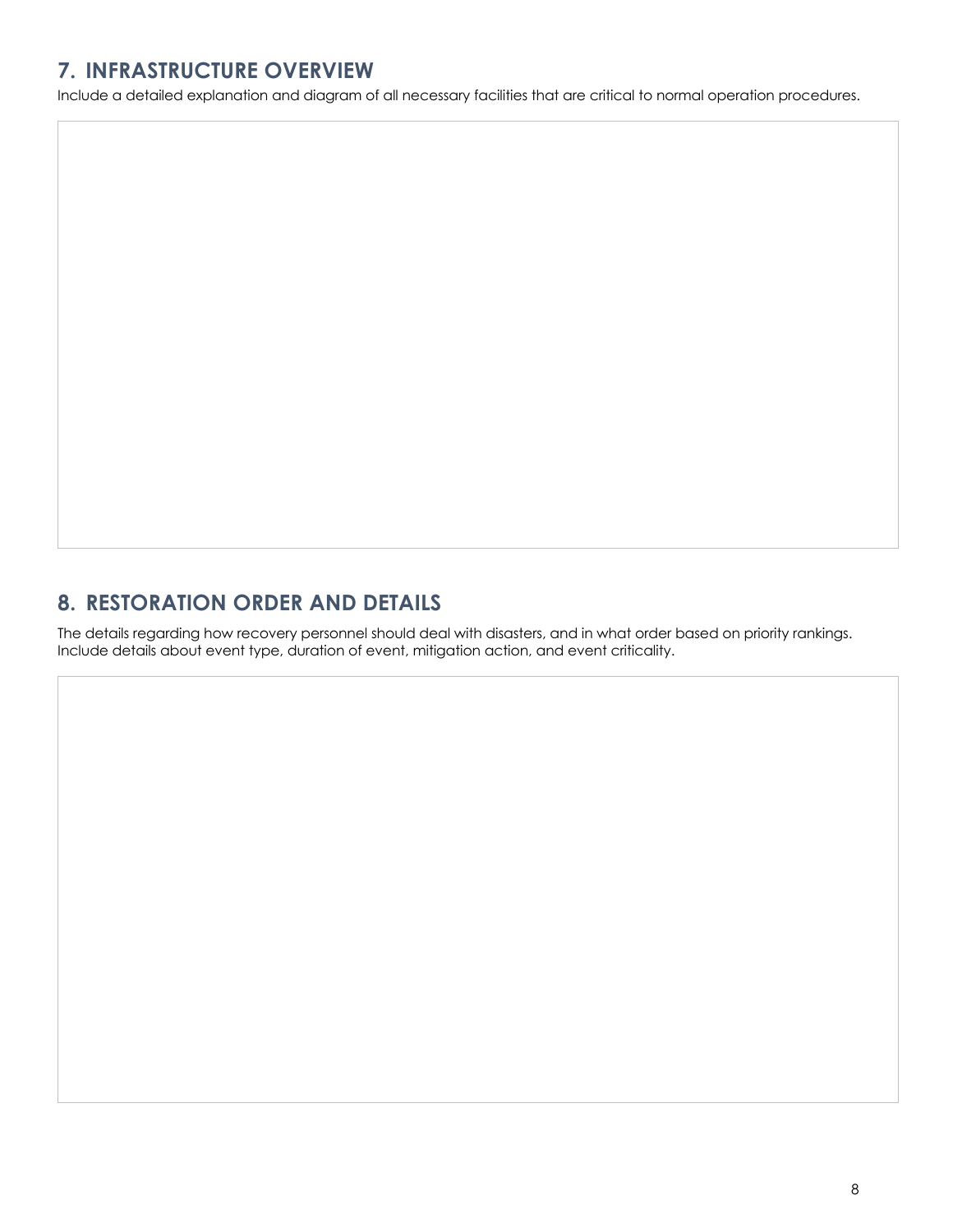# **9. SYSTEM CONFIGURATION AND BACKUP CONFIGURATION**

The outline of all systems and inventory involved in a normal operation, as well as backup procedures, should any of the original configurations be disrupted.

#### **10. DATA RESTORATION**

The steps and resources needed in order to restore the disrupted systems or business.